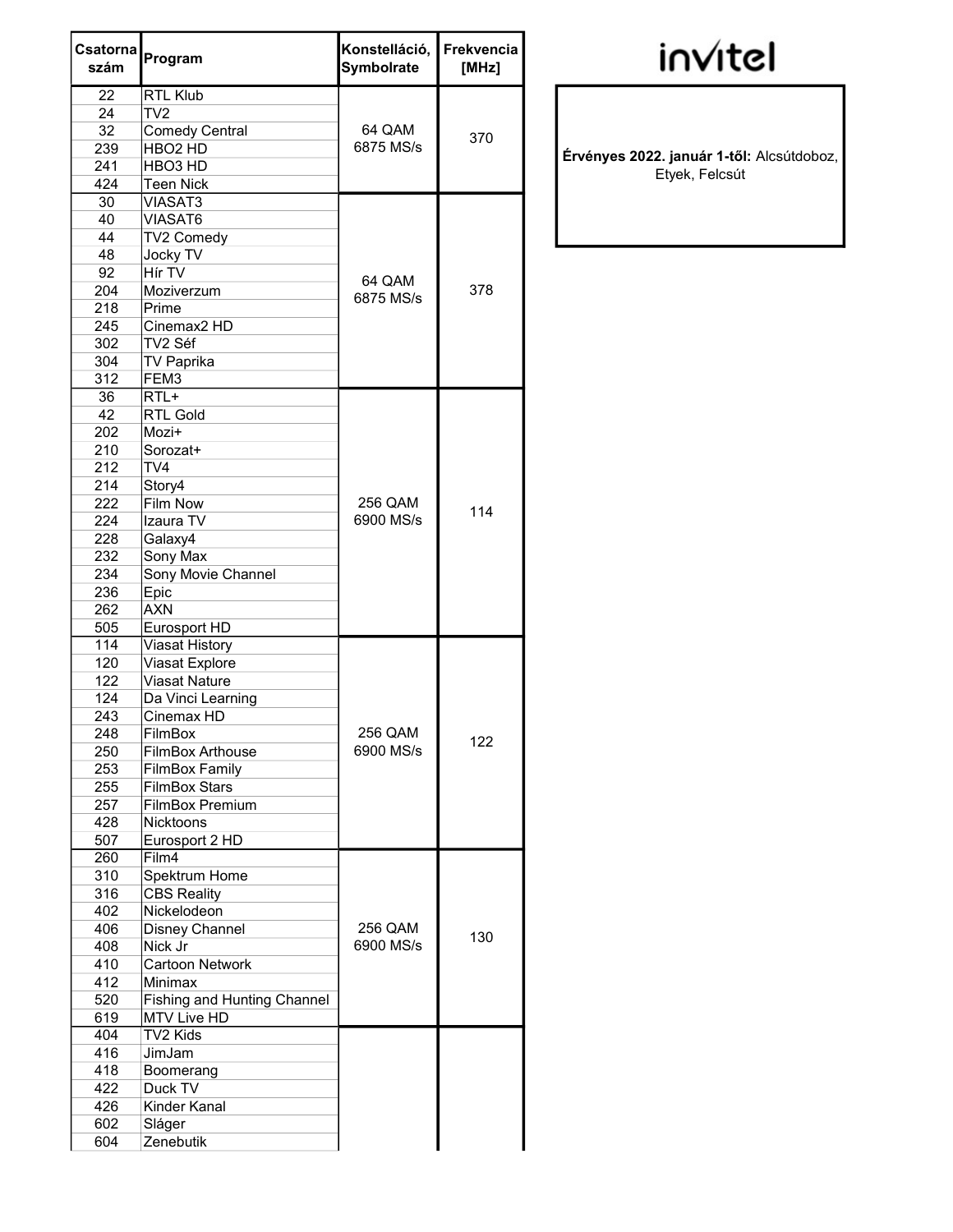| 606            | Muzsika TV                   | 256 QAM        |     |
|----------------|------------------------------|----------------|-----|
| 608            | <b>MTV Hungary</b>           | 6900 MS/s      | 138 |
| 610            | <b>MTV Hits</b>              |                |     |
| 612            | <b>H!T Music Channel</b>     |                |     |
| 614            | VH <sub>1</sub>              |                |     |
| 616            | <b>MTV Dance</b>             |                |     |
| 618            | <b>Nick Music</b>            |                |     |
| 621            | <b>MTV Rocks</b>             |                |     |
| 623            | Music channel                |                |     |
|                | <b>VH1 Classic</b>           |                |     |
| 627            |                              |                |     |
| 230            | <b>Comedy Central Family</b> |                |     |
| 314            | <b>HGTV</b>                  |                |     |
| 704            | Deutche Welle                |                |     |
| 706            | ProSieben                    |                |     |
| 708            | Sat 1                        |                |     |
| 712            | Al Jazeera                   |                |     |
| 714            | <b>CNN</b>                   |                |     |
| 716            | Sky news                     |                |     |
| 720            | <b>RTR Planeta</b>           | 256 QAM        | 146 |
| 728            | <b>TV5MONDE</b>              | 6900 MS/s      |     |
| 730            | Rai uno                      |                |     |
|                |                              |                |     |
| 732            | <b>TVE</b>                   |                |     |
| 734            | <b>NTDTV</b>                 |                |     |
| 940            | <b>PAX TV</b>                |                |     |
| 941            | Bonum TV                     |                |     |
| 942            | Hatoscsatorna                |                |     |
| 943            | D <sub>1</sub> TV            |                |     |
| 102            | Discovery Channel            |                |     |
| 125            | <b>DIGI Life HD</b>          |                |     |
|                |                              |                |     |
| 306            | <b>TLC</b>                   |                |     |
| 702            | <b>ARTE</b>                  |                |     |
| 710            | News 24                      | 256 QAM        |     |
| 722            | Pervij Kanal                 | 6900 MS/s      | 154 |
| 724            | <b>TVP Polonia</b>           |                |     |
| 726            | Romania TV                   |                |     |
| 804            | Hustler                      |                |     |
| 810            | Private TV                   |                |     |
| 944            | Puskás TV                    |                |     |
|                |                              | 256 QAM        |     |
| $\overline{1}$ | M1 HD                        | 6900 MS/s      | 162 |
| 3              | M2/Petőfi TV HD              |                |     |
| 5              | Duna HD                      |                |     |
|                |                              |                |     |
| $\overline{7}$ | M4 Sport HD                  |                |     |
| 11             | $\overline{M}$ 5 HD          |                |     |
| 901            | MR1 - Kossuth                |                |     |
| 902            | MR2 - Petőfi                 |                |     |
| 903            | MR3 - Bartók                 |                |     |
| 904            | Dankó rádió                  |                |     |
| 905            | Rádió 1                      |                |     |
| 906            | Sláger FM                    |                |     |
| 9              | Duna World/M4 Sport + HD     | <b>256 QAM</b> | 450 |
| 21             | <b>RTL Klub HD</b>           | 6900 MS/s      |     |
| 23             | TV <sub>2</sub> HD           |                |     |
| 25             | SuperTV2 HD                  |                |     |
|                |                              |                |     |
| 27             | RTL II HD                    |                |     |
| 49             | Dikh TV                      |                |     |
| 907            | Jazzy rádió                  |                |     |
| 908            | Klasszik Rádió               |                |     |
| 909            | Mária Rádió                  |                |     |
| 911            | Klub rádió                   |                |     |
| 93             | ATV HD                       |                |     |
| 109            | <b>Travel Channel HD</b>     |                |     |
|                |                              |                |     |